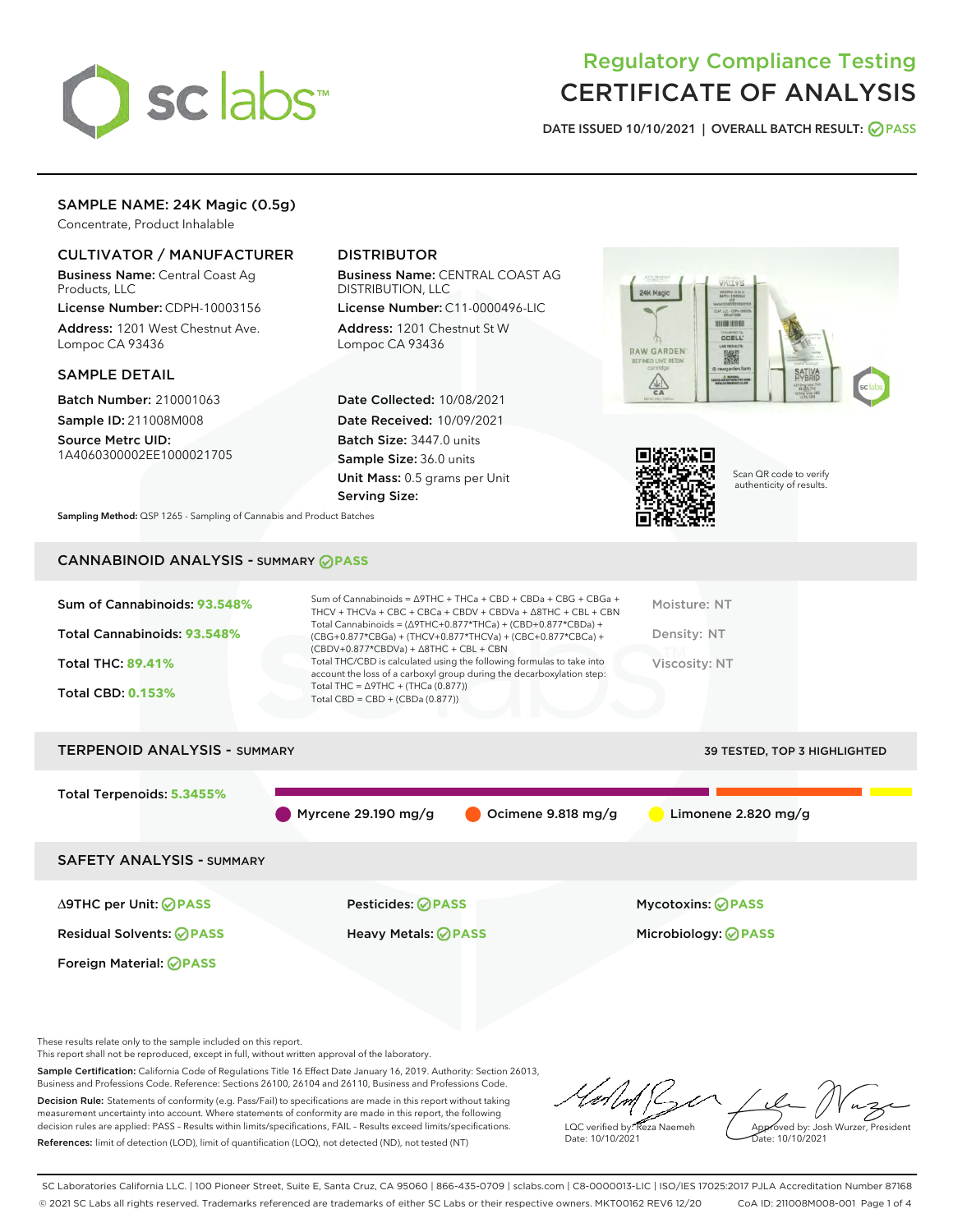



24K MAGIC (0.5G) | DATE ISSUED 10/10/2021 | OVERALL BATCH RESULT:  $\bigcirc$  PASS

#### CANNABINOID TEST RESULTS - 10/09/2021 2 PASS

Tested by high-performance liquid chromatography with diode-array detection (HPLC-DAD). **Method:** QSP 1157 - Analysis of Cannabinoids by HPLC-DAD

#### TOTAL CANNABINOIDS: **93.548%**

Total Cannabinoids (Total THC) + (Total CBD) + (Total CBG) + (Total THCV) + (Total CBC) + (Total CBDV) + ∆8THC + CBL + CBN

TOTAL THC: **89.41%** Total THC (∆9THC+0.877\*THCa)

TOTAL CBD: **0.153%**

Total CBD (CBD+0.877\*CBDa)

TOTAL CBG: 3.025% Total CBG (CBG+0.877\*CBGa)

TOTAL THCV: 0.81% Total THCV (THCV+0.877\*THCVa)

TOTAL CBC: ND Total CBC (CBC+0.877\*CBCa)

TOTAL CBDV: ND Total CBDV (CBDV+0.877\*CBDVa)

| <b>COMPOUND</b>            | LOD/LOQ<br>(mg/g) | <b>MEASUREMENT</b><br><b>UNCERTAINTY</b><br>mg/g | <b>RESULT</b><br>(mg/g) | <b>RESULT</b><br>(%) |
|----------------------------|-------------------|--------------------------------------------------|-------------------------|----------------------|
| <b>A9THC</b>               | 0.06/0.26         | ±30.757                                          | 894.10                  | 89.410               |
| <b>CBG</b>                 | 0.06/0.19         | ±1.192                                           | 30.25                   | 3.025                |
| <b>THCV</b>                | 0.1 / 0.2         | ±0.40                                            | 8.1                     | 0.81                 |
| <b>CBD</b>                 | 0.07/0.29         | ±0.071                                           | 1.53                    | 0.153                |
| <b>CBN</b>                 | 0.1/0.3           | ±0.10                                            | 1.5                     | 0.15                 |
| $\triangle$ 8THC           | 0.1/0.4           | N/A                                              | <b>ND</b>               | <b>ND</b>            |
| <b>THCa</b>                | 0.05/0.14         | N/A                                              | <b>ND</b>               | <b>ND</b>            |
| <b>THCVa</b>               | 0.07 / 0.20       | N/A                                              | <b>ND</b>               | <b>ND</b>            |
| <b>CBDa</b>                | 0.02/0.19         | N/A                                              | <b>ND</b>               | <b>ND</b>            |
| <b>CBDV</b>                | 0.04 / 0.15       | N/A                                              | <b>ND</b>               | <b>ND</b>            |
| <b>CBDVa</b>               | 0.03/0.53         | N/A                                              | <b>ND</b>               | <b>ND</b>            |
| <b>CBGa</b>                | 0.1/0.2           | N/A                                              | <b>ND</b>               | <b>ND</b>            |
| <b>CBL</b>                 | 0.06 / 0.24       | N/A                                              | <b>ND</b>               | <b>ND</b>            |
| <b>CBC</b>                 | 0.2 / 0.5         | N/A                                              | <b>ND</b>               | <b>ND</b>            |
| <b>CBCa</b>                | 0.07/0.28         | N/A                                              | <b>ND</b>               | <b>ND</b>            |
| <b>SUM OF CANNABINOIDS</b> |                   |                                                  | 935.48 mg/g             | 93.548%              |

#### **UNIT MASS: 0.5 grams per Unit**

| ∆9THC per Unit                        | 1120 per-package limit     | 447.05 mg/unit<br><b>PASS</b> |
|---------------------------------------|----------------------------|-------------------------------|
| <b>Total THC per Unit</b>             |                            | 447.05 mg/unit                |
| <b>CBD per Unit</b>                   |                            | $0.76$ mg/unit                |
| <b>Total CBD per Unit</b>             |                            | $0.76$ mg/unit                |
| Sum of Cannabinoids<br>per Unit       |                            | 467.74 mg/unit                |
| <b>Total Cannabinoids</b><br>per Unit |                            | 467.73 mg/unit                |
| <b>MOISTURE TEST RESULT</b>           | <b>DENSITY TEST RESULT</b> | <b>VISCOSITY TEST RESULT</b>  |

Not Tested

Not Tested

Not Tested

#### TERPENOID TEST RESULTS - 10/10/2021

Terpene analysis utilizing gas chromatography-flame ionization detection (GC-FID). **Method:** QSP 1192 - Analysis of Terpenoids by GC-FID

| <b>COMPOUND</b>         | LOD/LOQ<br>(mg/g) | <b>MEASUREMENT</b><br><b>UNCERTAINTY</b><br>mg/g | <b>RESULT</b><br>(mg/g)                          | <b>RESULT</b><br>$(\%)$ |
|-------------------------|-------------------|--------------------------------------------------|--------------------------------------------------|-------------------------|
| <b>Myrcene</b>          | 0.008 / 0.025     | ±0.3766                                          | 29.190                                           | 2.9190                  |
| Ocimene                 | 0.011 / 0.038     | ±0.3152                                          | 9.818                                            | 0.9818                  |
| Limonene                | 0.005 / 0.016     | ±0.0403                                          | 2.820                                            | 0.2820                  |
| $\beta$ Caryophyllene   | 0.004 / 0.012     | ±0.0939                                          | 2.637                                            | 0.2637                  |
| Terpinolene             | 0.008 / 0.026     | ±0.0522                                          | 2.544                                            | 0.2544                  |
| $\alpha$ Pinene         | 0.005 / 0.017     | ±0.0128                                          | 1.488                                            | 0.1488                  |
| Linalool                | 0.009 / 0.032     | ±0.0407                                          | 1.070                                            | 0.1070                  |
| $\beta$ Pinene          | 0.004 / 0.014     | ±0.0119                                          | 1.038                                            | 0.1038                  |
| $\alpha$ Humulene       | 0.009 / 0.029     | ±0.0248                                          | 0.773                                            | 0.0773                  |
| <b>Terpineol</b>        | 0.016 / 0.055     | ±0.0177                                          | 0.288                                            | 0.0288                  |
| Fenchol                 | 0.010 / 0.034     | ±0.0107                                          | 0.276                                            | 0.0276                  |
| trans-β-Farnesene       | 0.008 / 0.025     | ±0.0092                                          | 0.260                                            | 0.0260                  |
| Valencene               | 0.009 / 0.030     | ±0.0174                                          | 0.252                                            | 0.0252                  |
| $\alpha$ Bisabolol      | 0.008 / 0.026     | ±0.0117                                          | 0.220                                            | 0.0220                  |
| Guaiol                  | 0.009 / 0.030     | ±0.0098                                          | 0.207                                            | 0.0207                  |
| <b>Borneol</b>          | 0.005 / 0.016     | ±0.0035                                          | 0.084                                            | 0.0084                  |
| $\alpha$ Phellandrene   | 0.006 / 0.020     | ±0.0011                                          | 0.082                                            | 0.0082                  |
| $\alpha$ Terpinene      | 0.005 / 0.017     | ±0.0010                                          | 0.066                                            | 0.0066                  |
| 3 Carene                | 0.005 / 0.018     | ±0.0009                                          | 0.064                                            | 0.0064                  |
| Camphene                | 0.005 / 0.015     | ±0.0007                                          | 0.063                                            | 0.0063                  |
| $\gamma$ Terpinene      | 0.006 / 0.018     | ±0.0009                                          | 0.053                                            | 0.0053                  |
| Nerolidol               | 0.009 / 0.028     | ±0.0031                                          | 0.049                                            | 0.0049                  |
| Fenchone                | 0.009 / 0.028     | ±0.0009                                          | 0.032                                            | 0.0032                  |
| Citronellol             | 0.003 / 0.010     | ±0.0011                                          | 0.023                                            | 0.0023                  |
| Sabinene                | 0.004 / 0.014     | ±0.0002                                          | 0.017                                            | 0.0017                  |
| <b>Geranyl Acetate</b>  | 0.004 / 0.014     | ±0.0007                                          | 0.016                                            | 0.0016                  |
| Nerol                   | 0.003 / 0.011     | ±0.0007                                          | 0.015                                            | 0.0015                  |
| Geraniol                | 0.002 / 0.007     | ±0.0004                                          | 0.010                                            | 0.0010                  |
| p-Cymene                | 0.005 / 0.016     | N/A                                              | <loq< th=""><th><loq< th=""></loq<></th></loq<>  | <loq< th=""></loq<>     |
| Eucalyptol              | 0.006 / 0.018     | N/A                                              | <loq< th=""><th><math>&lt;</math>LOQ</th></loq<> | $<$ LOQ                 |
| Sabinene Hydrate        | 0.006 / 0.022     | N/A                                              | <loq< th=""><th><loq< th=""></loq<></th></loq<>  | <loq< th=""></loq<>     |
| Caryophyllene<br>Oxide  | 0.010 / 0.033     | N/A                                              | 100                                              | <loq< th=""></loq<>     |
| (-)-Isopulegol          | 0.005 / 0.016     | N/A                                              | ND                                               | <b>ND</b>               |
| Camphor                 | 0.006 / 0.019     | N/A                                              | <b>ND</b>                                        | ND                      |
| Isoborneol              | 0.004 / 0.012     | N/A                                              | ND                                               | ND                      |
| Menthol                 | 0.008 / 0.025     | N/A                                              | ND                                               | <b>ND</b>               |
| $R-(+)$ -Pulegone       | 0.003 / 0.011     | N/A                                              | ND                                               | ND                      |
| $\alpha$ Cedrene        | 0.005 / 0.016     | N/A                                              | ND                                               | ND                      |
| Cedrol                  | 0.008 / 0.027     | N/A                                              | ND                                               | ND                      |
| <b>TOTAL TERPENOIDS</b> |                   |                                                  | 53.455 mg/g                                      | 5.3455%                 |

SC Laboratories California LLC. | 100 Pioneer Street, Suite E, Santa Cruz, CA 95060 | 866-435-0709 | sclabs.com | C8-0000013-LIC | ISO/IES 17025:2017 PJLA Accreditation Number 87168 © 2021 SC Labs all rights reserved. Trademarks referenced are trademarks of either SC Labs or their respective owners. MKT00162 REV6 12/20 CoA ID: 211008M008-001 Page 2 of 4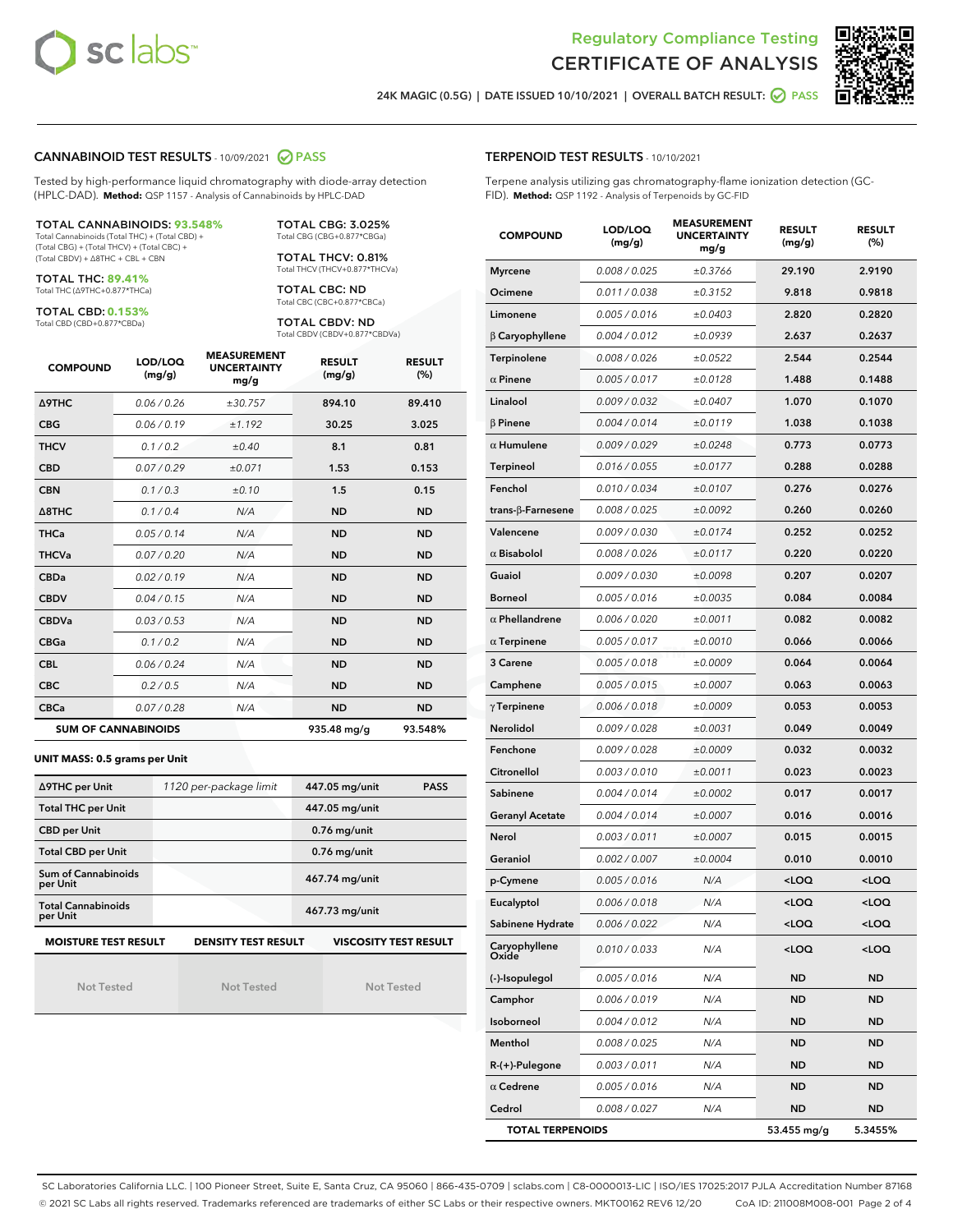



24K MAGIC (0.5G) | DATE ISSUED 10/10/2021 | OVERALL BATCH RESULT: 2 PASS

# CATEGORY 1 PESTICIDE TEST RESULTS - 10/10/2021 2 PASS

Pesticide and plant growth regulator analysis utilizing high-performance liquid chromatography-mass spectrometry (HPLC-MS) or gas chromatography-mass spectrometry (GC-MS). \*GC-MS utilized where indicated. **Method:** QSP 1212 - Analysis of Pesticides and Mycotoxins by LC-MS or QSP 1213 - Analysis of Pesticides by GC-MS

| <b>COMPOUND</b>             | LOD/LOQ<br>$(\mu g/g)$ | <b>ACTION</b><br><b>LIMIT</b><br>$(\mu q/q)$ | <b>MEASUREMENT</b><br><b>UNCERTAINTY</b><br>$\mu$ g/g | <b>RESULT</b><br>$(\mu g/g)$ | <b>RESULT</b> |
|-----------------------------|------------------------|----------------------------------------------|-------------------------------------------------------|------------------------------|---------------|
| Aldicarb                    | 0.03 / 0.08            | $\ge$ LOD                                    | N/A                                                   | <b>ND</b>                    | <b>PASS</b>   |
| Carbofuran                  | 0.02 / 0.05            | $\ge$ LOD                                    | N/A                                                   | <b>ND</b>                    | <b>PASS</b>   |
| Chlordane*                  | 0.03 / 0.08            | $\ge$ LOD                                    | N/A                                                   | <b>ND</b>                    | <b>PASS</b>   |
| Chlorfenapyr*               | 0.03/0.10              | $\ge$ LOD                                    | N/A                                                   | <b>ND</b>                    | <b>PASS</b>   |
| Chlorpyrifos                | 0.02 / 0.06            | $\ge$ LOD                                    | N/A                                                   | <b>ND</b>                    | <b>PASS</b>   |
| Coumaphos                   | 0.02 / 0.07            | $\ge$ LOD                                    | N/A                                                   | <b>ND</b>                    | <b>PASS</b>   |
| Daminozide                  | 0.02 / 0.07            | $\ge$ LOD                                    | N/A                                                   | <b>ND</b>                    | <b>PASS</b>   |
| <b>DDVP</b><br>(Dichlorvos) | 0.03/0.09              | $\ge$ LOD                                    | N/A                                                   | <b>ND</b>                    | <b>PASS</b>   |
| Dimethoate                  | 0.03 / 0.08            | $\ge$ LOD                                    | N/A                                                   | <b>ND</b>                    | <b>PASS</b>   |
| Ethoprop(hos)               | 0.03/0.10              | $\ge$ LOD                                    | N/A                                                   | <b>ND</b>                    | <b>PASS</b>   |
| Etofenprox                  | 0.02/0.06              | $>$ LOD                                      | N/A                                                   | <b>ND</b>                    | <b>PASS</b>   |
| Fenoxycarb                  | 0.03 / 0.08            | $\ge$ LOD                                    | N/A                                                   | <b>ND</b>                    | <b>PASS</b>   |
| Fipronil                    | 0.03/0.08              | $>$ LOD                                      | N/A                                                   | <b>ND</b>                    | <b>PASS</b>   |
| Imazalil                    | 0.02 / 0.06            | $\ge$ LOD                                    | N/A                                                   | <b>ND</b>                    | <b>PASS</b>   |
| Methiocarb                  | 0.02 / 0.07            | $\ge$ LOD                                    | N/A                                                   | <b>ND</b>                    | <b>PASS</b>   |
| Methyl<br>parathion         | 0.03/0.10              | $>$ LOD                                      | N/A                                                   | <b>ND</b>                    | <b>PASS</b>   |
| <b>Mevinphos</b>            | 0.03/0.09              | $>$ LOD                                      | N/A                                                   | <b>ND</b>                    | <b>PASS</b>   |
| Paclobutrazol               | 0.02 / 0.05            | $>$ LOD                                      | N/A                                                   | <b>ND</b>                    | <b>PASS</b>   |
| Propoxur                    | 0.03/0.09              | $\ge$ LOD                                    | N/A                                                   | <b>ND</b>                    | <b>PASS</b>   |
| Spiroxamine                 | 0.03/0.08              | $\ge$ LOD                                    | N/A                                                   | <b>ND</b>                    | <b>PASS</b>   |
| Thiacloprid                 | 0.03/0.10              | $\ge$ LOD                                    | N/A                                                   | <b>ND</b>                    | <b>PASS</b>   |

#### CATEGORY 2 PESTICIDE TEST RESULTS - 10/10/2021 @ PASS

| <b>COMPOUND</b>          | LOD/LOQ<br>$(\mu g/g)$ | <b>ACTION</b><br><b>LIMIT</b><br>$(\mu g/g)$ | <b>MEASUREMENT</b><br><b>UNCERTAINTY</b><br>$\mu$ g/g | <b>RESULT</b><br>$(\mu g/g)$ | <b>RESULT</b> |
|--------------------------|------------------------|----------------------------------------------|-------------------------------------------------------|------------------------------|---------------|
| Abamectin                | 0.03/0.10              | 0.1                                          | N/A                                                   | <b>ND</b>                    | <b>PASS</b>   |
| Acephate                 | 0.02/0.07              | 0.1                                          | N/A                                                   | <b>ND</b>                    | <b>PASS</b>   |
| Acequinocyl              | 0.02/0.07              | 0.1                                          | N/A                                                   | <b>ND</b>                    | <b>PASS</b>   |
| Acetamiprid              | 0.02/0.05              | 0.1                                          | N/A                                                   | <b>ND</b>                    | <b>PASS</b>   |
| Azoxystrobin             | 0.02/0.07              | 0.1                                          | N/A                                                   | <b>ND</b>                    | <b>PASS</b>   |
| <b>Bifenazate</b>        | 0.01/0.04              | 0.1                                          | N/A                                                   | <b>ND</b>                    | <b>PASS</b>   |
| <b>Bifenthrin</b>        | 0.02/0.05              | 3                                            | N/A                                                   | <b>ND</b>                    | <b>PASS</b>   |
| <b>Boscalid</b>          | 0.03/0.09              | 0.1                                          | N/A                                                   | <b>ND</b>                    | <b>PASS</b>   |
| Captan                   | 0.19/0.57              | 0.7                                          | N/A                                                   | <b>ND</b>                    | <b>PASS</b>   |
| Carbaryl                 | 0.02/0.06              | 0.5                                          | N/A                                                   | <b>ND</b>                    | <b>PASS</b>   |
| Chlorantranilip-<br>role | 0.04/0.12              | 10                                           | N/A                                                   | <b>ND</b>                    | <b>PASS</b>   |
| Clofentezine             | 0.03/0.09              | 0.1                                          | N/A                                                   | <b>ND</b>                    | <b>PASS</b>   |

| <b>COMPOUND</b>               | LOD/LOQ<br>(µg/g) | <b>ACTION</b><br><b>LIMIT</b><br>$(\mu g/g)$ | <b>MEASUREMENT</b><br><b>UNCERTAINTY</b><br>µg/g | <b>RESULT</b><br>(µg/g) | <b>RESULT</b> |
|-------------------------------|-------------------|----------------------------------------------|--------------------------------------------------|-------------------------|---------------|
| Cyfluthrin                    | 0.12 / 0.38       | $\overline{2}$                               | N/A                                              | <b>ND</b>               | <b>PASS</b>   |
| Cypermethrin                  | 0.11 / 0.32       | $\mathbf{1}$                                 | N/A                                              | <b>ND</b>               | <b>PASS</b>   |
| Diazinon                      | 0.02 / 0.05       | 0.1                                          | N/A                                              | <b>ND</b>               | PASS          |
| Dimethomorph                  | 0.03 / 0.09       | $\overline{2}$                               | N/A                                              | <b>ND</b>               | <b>PASS</b>   |
| Etoxazole                     | 0.02 / 0.06       | 0.1                                          | N/A                                              | ND                      | <b>PASS</b>   |
| Fenhexamid                    | 0.03 / 0.09       | 0.1                                          | N/A                                              | ND                      | <b>PASS</b>   |
| Fenpyroximate                 | 0.02 / 0.06       | 0.1                                          | N/A                                              | <b>ND</b>               | <b>PASS</b>   |
| <b>Flonicamid</b>             | 0.03 / 0.10       | 0.1                                          | N/A                                              | <b>ND</b>               | <b>PASS</b>   |
| Fludioxonil                   | 0.03 / 0.10       | 0.1                                          | N/A                                              | <b>ND</b>               | <b>PASS</b>   |
| Hexythiazox                   | 0.02 / 0.07       | 0.1                                          | N/A                                              | ND                      | <b>PASS</b>   |
| Imidacloprid                  | 0.04 / 0.11       | 5                                            | N/A                                              | <b>ND</b>               | <b>PASS</b>   |
| Kresoxim-methyl               | 0.02 / 0.07       | 0.1                                          | N/A                                              | ND                      | <b>PASS</b>   |
| <b>Malathion</b>              | 0.03 / 0.09       | 0.5                                          | N/A                                              | <b>ND</b>               | <b>PASS</b>   |
| Metalaxyl                     | 0.02 / 0.07       | $\overline{2}$                               | N/A                                              | <b>ND</b>               | <b>PASS</b>   |
| Methomyl                      | 0.03 / 0.10       | $\mathbf{1}$                                 | N/A                                              | <b>ND</b>               | PASS          |
| Myclobutanil                  | 0.03 / 0.09       | 0.1                                          | N/A                                              | <b>ND</b>               | <b>PASS</b>   |
| Naled                         | 0.02 / 0.07       | 0.1                                          | N/A                                              | ND                      | <b>PASS</b>   |
| Oxamyl                        | 0.04 / 0.11       | 0.5                                          | N/A                                              | ND                      | <b>PASS</b>   |
| Pentachloronitro-<br>benzene* | 0.03 / 0.09       | 0.1                                          | N/A                                              | <b>ND</b>               | <b>PASS</b>   |
| Permethrin                    | 0.04 / 0.12       | 0.5                                          | N/A                                              | ND                      | <b>PASS</b>   |
| Phosmet                       | 0.03 / 0.10       | 0.1                                          | N/A                                              | <b>ND</b>               | PASS          |
| Piperonylbu-<br>toxide        | 0.02 / 0.07       | 3                                            | N/A                                              | <b>ND</b>               | <b>PASS</b>   |
| Prallethrin                   | 0.03 / 0.08       | 0.1                                          | N/A                                              | <b>ND</b>               | <b>PASS</b>   |
| Propiconazole                 | 0.02 / 0.07       | 0.1                                          | N/A                                              | <b>ND</b>               | <b>PASS</b>   |
| Pyrethrins                    | 0.04 / 0.12       | 0.5                                          | N/A                                              | ND                      | <b>PASS</b>   |
| Pyridaben                     | 0.02 / 0.07       | 0.1                                          | N/A                                              | ND                      | <b>PASS</b>   |
| Spinetoram                    | 0.02 / 0.07       | 0.1                                          | N/A                                              | <b>ND</b>               | <b>PASS</b>   |
| Spinosad                      | 0.02 / 0.07       | 0.1                                          | N/A                                              | ND                      | <b>PASS</b>   |
| Spiromesifen                  | 0.02 / 0.05       | 0.1                                          | N/A                                              | ND                      | <b>PASS</b>   |
| Spirotetramat                 | 0.02 / 0.06       | 0.1                                          | N/A                                              | <b>ND</b>               | <b>PASS</b>   |
| Tebuconazole                  | 0.02 / 0.07       | 0.1                                          | N/A                                              | ND                      | <b>PASS</b>   |
| Thiamethoxam                  | 0.03 / 0.10       | 5                                            | N/A                                              | <b>ND</b>               | <b>PASS</b>   |
| Trifloxystrobin               | 0.03 / 0.08       | 0.1                                          | N/A                                              | <b>ND</b>               | <b>PASS</b>   |

SC Laboratories California LLC. | 100 Pioneer Street, Suite E, Santa Cruz, CA 95060 | 866-435-0709 | sclabs.com | C8-0000013-LIC | ISO/IES 17025:2017 PJLA Accreditation Number 87168 © 2021 SC Labs all rights reserved. Trademarks referenced are trademarks of either SC Labs or their respective owners. MKT00162 REV6 12/20 CoA ID: 211008M008-001 Page 3 of 4